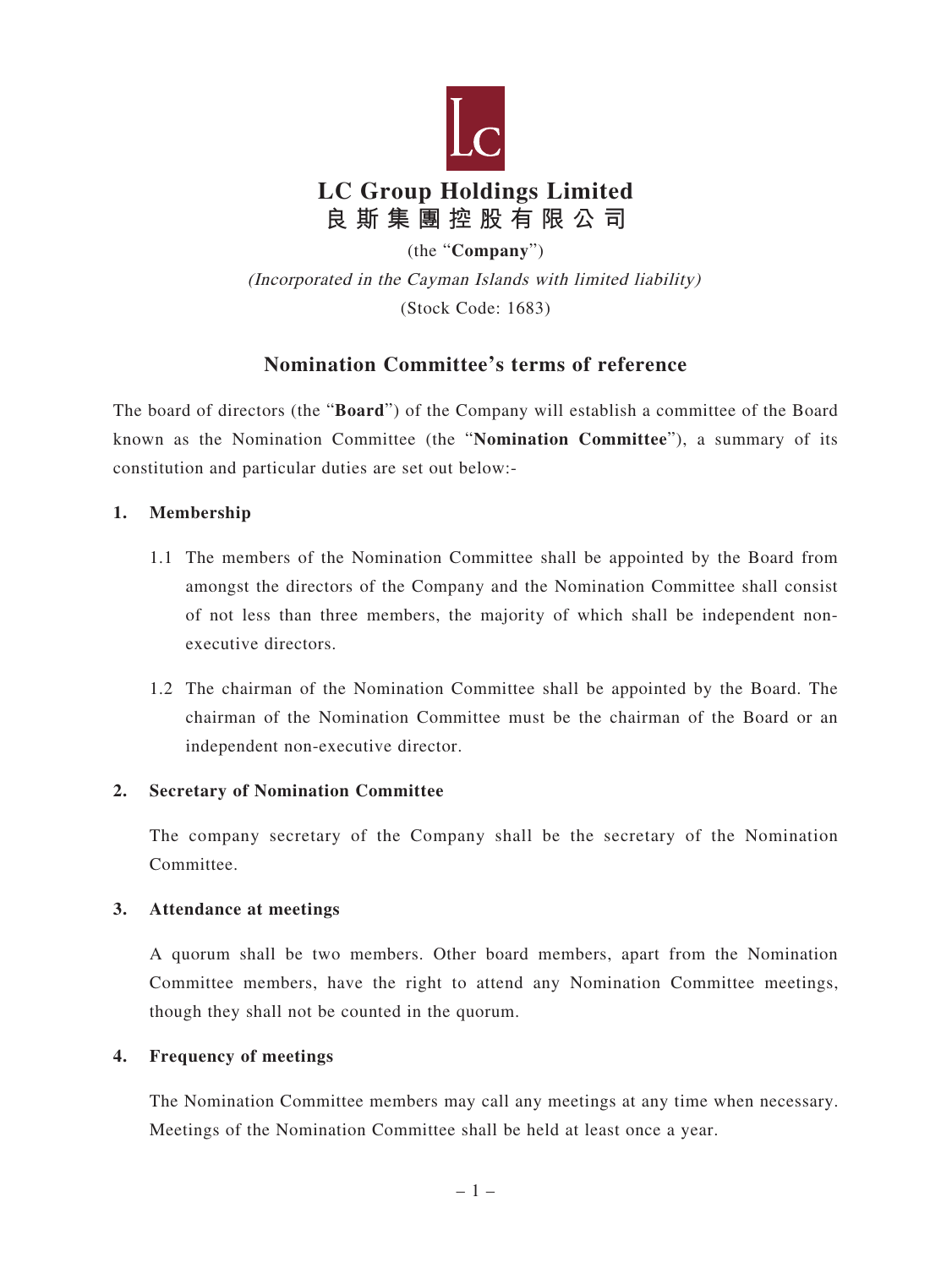# **5. Authority**

- 5.1 The Nomination Committee is authorized by the Board to seek any necessary information which is within the Nomination Committee's scope of duties from the employees.
- 5.2 The Nomination Committee is authorized by the Board to obtain outside independent professional advice, and to secure the attendance of outsiders with relevant experience and expertise if it considers necessary.

### **6. Duties**

The duties of the Nomination Committee shall include, but shall not be limited to the following:

- 6.1 to review the structure, size and composition (including the skills, knowledge and experience) of the Board at least annually and make recommendations on any proposed changes to the Board to complement the Company's corporate strategy;
- 6.2 to monitor the implementation of Board diversity policy (the "Policy"); to review the Policy, as appropriate, to ensure the effectiveness of the Policy; to discuss any revisions that may be required, and recommend any such revisions to the Board for consideration and approval;
- 6.3 to identify individuals suitably qualified to become Board members and select or make recommendations to the Board on the selection of individuals nominated for directorships;
- 6.4 to make recommendations to the Board on the appointment or re-appointment of directors and succession planning for directors, in particular the chairman and the chief executive;
- 6.5 to assess the independence of independent non-executive directors; and
- 6.6 where the Board proposes a resolution to elect an individual as an independent nonexecutive director at the general meeting, the Nomination Committee should set out in the circular to shareholders and/or explanatory statement accompanying the notice of the relevant general meeting why they believe he should be elected and the reasons why they consider him to be independent.